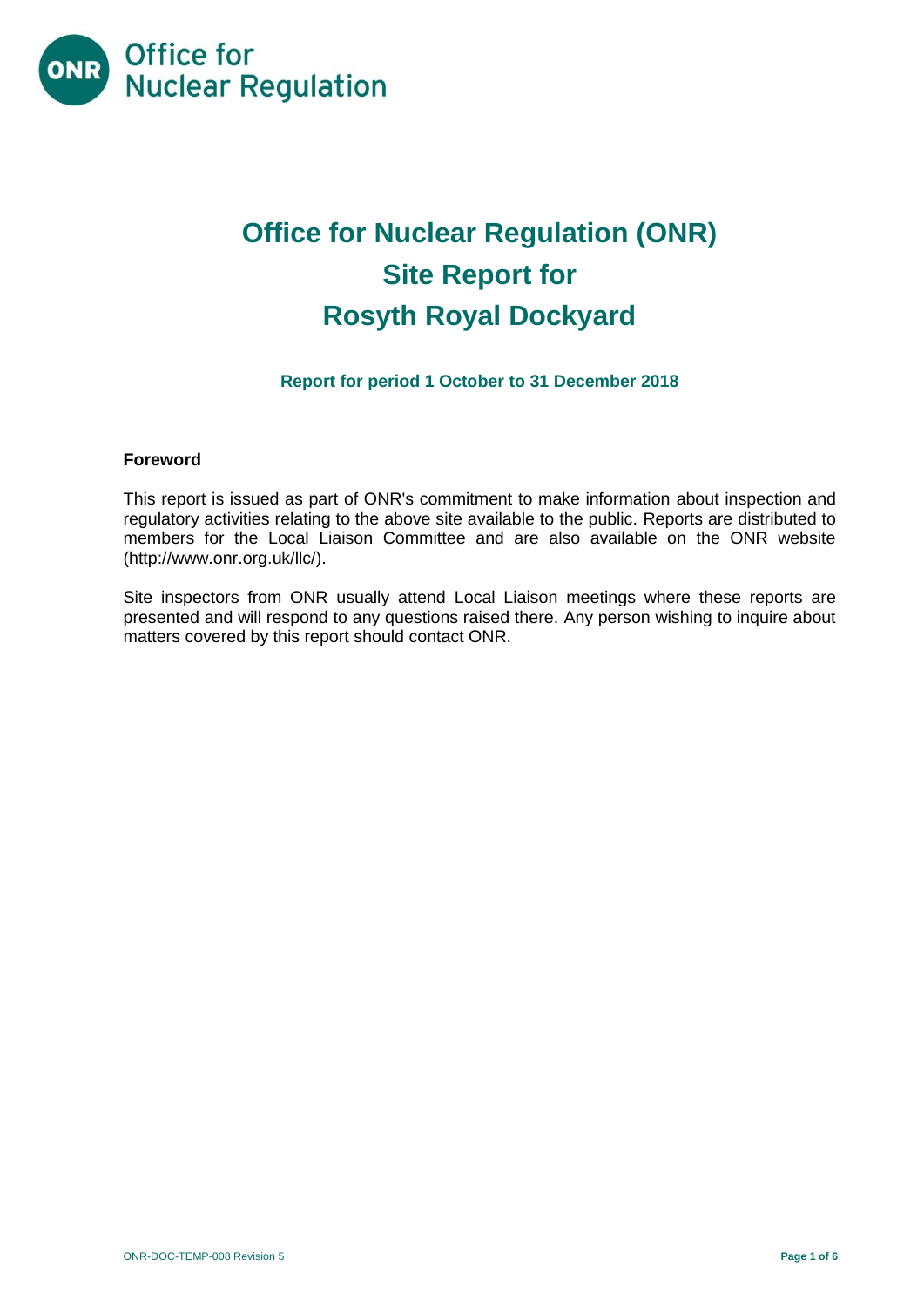# **TABLE OF CONTENTS**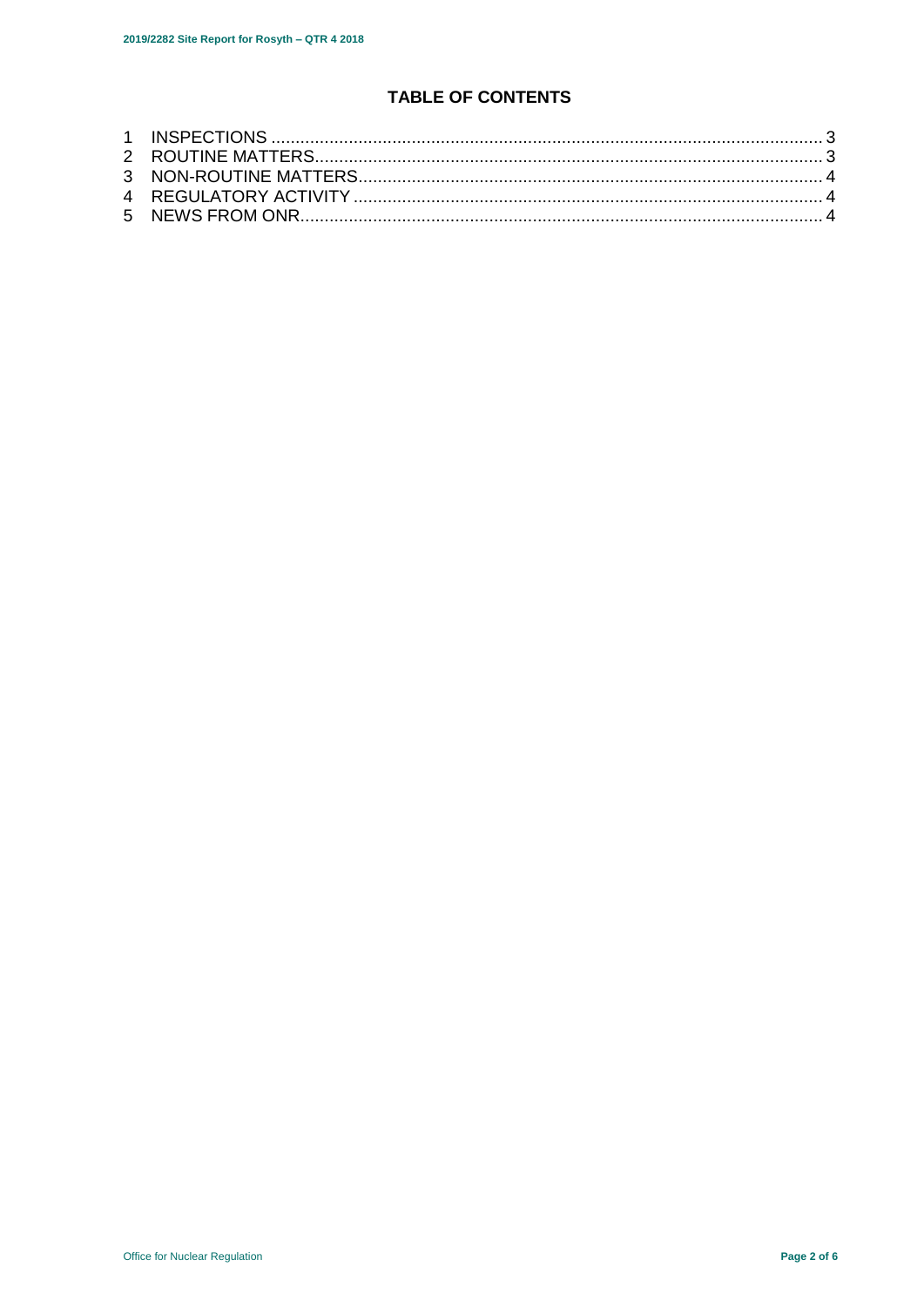# <span id="page-2-0"></span>**1 INSPECTIONS**

#### **1.1 Dates of inspection**

The ONR inspectors visited site on the following dates during the reporting period.

- 17 October 2018.
- **11-13 December 2018**

# <span id="page-2-1"></span>**2 ROUTINE MATTERS**

#### **2.1 Inspections**

Inspections are undertaken as part of the process for monitoring compliance with:

- The conditions attached by ONR to the nuclear site licence granted under the Nuclear Installations Act 1965 (NIA65) (as amended).
- The Energy Act 2013.
- The Health and Safety at Work Act 1974 (HSWA74).
- Regulations made under HSWA74, for example the Ionising Radiations Regulations 2017 (IRR17) and the Management of Health and Safety at Work Regulations 1999 (MHSWR99).

The inspections entail monitoring licensee's actions on the site in relation to incidents, operations, maintenance, projects, modifications, safety case changes and any other matters that may affect safety. The licensee is required to make and implement adequate arrangements under the conditions attached to the licence in order to ensure legal compliance. Inspections seek to judge both the adequacy of these arrangements and their implementation.

In this period, routine inspections of Rosyth Royal Dockyard covered the following:

- **Nuclear Safety Committee**
- Safety Documentation
- **Periodic Safety Review.**

#### **Nuclear Safety Committee**

ONR Inspectors carried out an inspection of RRDL arrangements and their implementation for the Nuclear Safety Committee. They concluded that RRDL has adequate arrangements for the Nuclear Safety Committee and they are adequately implemented.

#### **Safety Documentation**

ONR Inspectors carried out an inspection of RRDL arrangements and their implementation for safety documentation. This focussed on categorisation and ownership of safety case documents along with the ownership, implementation and maintenance of those cases. ONR inspectors concluded that RRDL has adequate arrangements in place for the production, maintenance and implementation of safety documentation.

#### **Periodic Safety Review**

Inspectors carried out an inspection of RRDL arrangements and their implementation for periodic safety review. This focussed on the scope, method, strategy and governance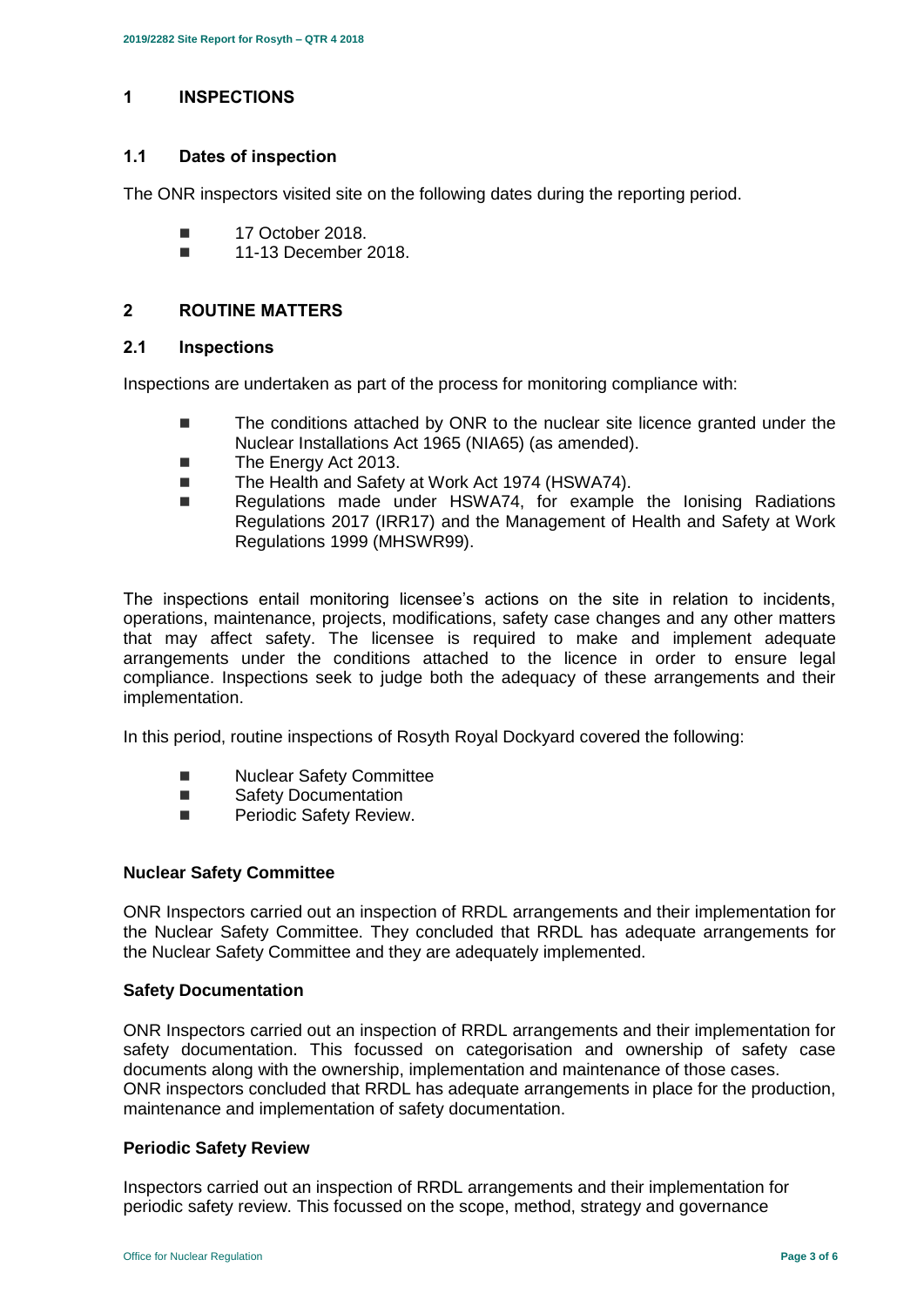arrangements for such reviews. RRDL have two, recently written, safety cases covering activities on the licensed sites.

ONR inspectors concluded that RRDL has established suitable intent to carry out periodic review of safety, but have not yet developed adequately detailed procedures to support this. A regulatory issue has been raised to ensure RRDL address this shortfall. This will be followed up as part of normal regulatory business.

# **2.2 Other work**

An ONR inspector attended site in October to attend a regulatory interface forum regarding the Submarine Dismantling programme.

ONR inspectors engaged with RRDL over their proposed plans for organisational change to meet the requirements of the next phase of the Submarine Dismantling Programme.

# <span id="page-3-0"></span>**3 NON-ROUTINE MATTERS**

Licensees are required to have arrangements to respond to non-routine matters and events. ONR inspectors judge the adequacy of the licensee's response, including actions taken to implement any necessary improvements.

There were no such matters or events of significance during the period.

# <span id="page-3-1"></span>**4 REGULATORY ACTIVITY**

ONR may issue formal documents to ensure compliance with regulatory requirements. Under nuclear site licence conditions, ONR issues regulatory documents, which either permit an activity or require some form of action to be taken; these are usually collectively termed 'Licence Instruments' (LIs), but can take other forms. In addition, inspectors may issue Enforcement Notices to secure improvements to safety.

■ No LIs or Enforcement Notices were issued during the period.

#### <span id="page-3-2"></span>**5 NEWS FROM ONR**

#### **October:**

We welcomed the [publication](http://news.onr.org.uk/2018/10/iaea-review-torness-power-station/) of the key review of operational safety performance at Torness nuclear power station, published by the International Atomic Energy Agency and the UK government. The report highlights eight areas of good practice at Torness and offers proposals for further improvements, which we fully support.

Following our decision to prosecute, EDF Energy Nuclear Generation Ltd and Doosan Babcock Ltd pleaded guilty to offences at Hinkley Point B under the Health & Safety at Work etc. Act 1974, section 3(1) and the Work at Height Regulations 2005, Regulation 4(1) respectively. The incident was a conventional health and safety matter, with no radiological risk to workers or the public. [A sentencing date](http://news.onr.org.uk/2018/10/edf-and-doosan-babcock-plead-guilty/) has been set for 1 February 2019 at Taunton Crown Court.

On 1 February 2019 EDF Energy were fined £200,000 and Doosan Babcock £150,000. The companies were also ordered to each pay half of the prosecution costs of £36,353.84

The sentencing marks the conclusion of a prosecution brought by ONR for offences under the Health & Safety at Work etc. Act 1974, section 3(1), (in relation to EDF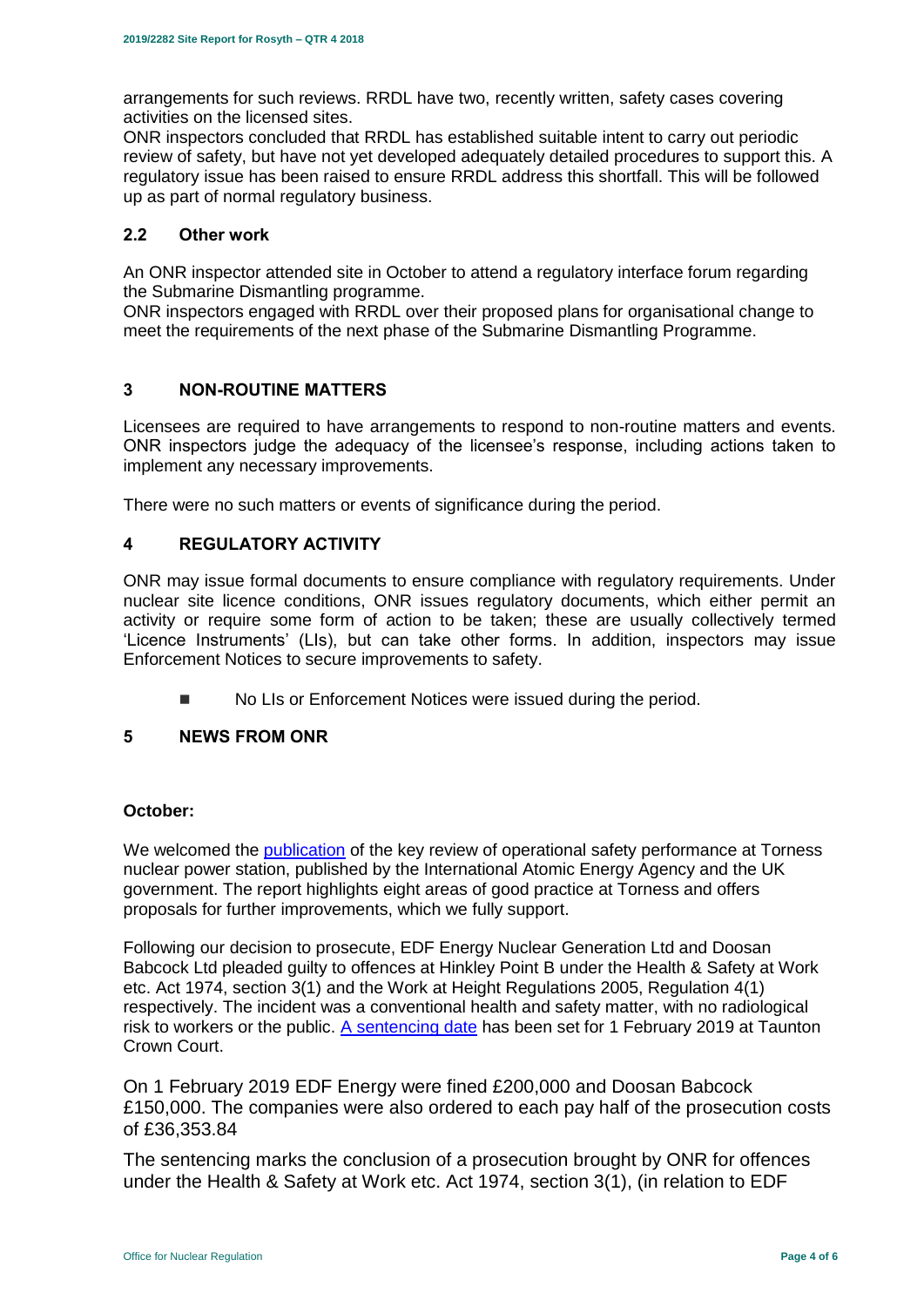Energy), and the Work at Height Regulations 2005, Regulation 4(1), (for Doosan Babcock).

The full [press statement](http://news.onr.org.uk/2019/02/companies-fined-for-health-and-safety-breaches/) is available on our website.

# **November**:

Following a rigorous procurement process, we appointed six nuclear supply chain organisations to our new [Technical Support Framework \(TSF\).](http://news.onr.org.uk/2018/11/new-technical-support-framework-announced/) The new TSF, which came in to effect on 1 November 2018, has been established to provide a renewed and modernised framework for procuring technical support. We use this technical support to obtain, for example, expert technical assessments, access to specialist software or modelling, or access to niche skill sets that we do not retain in-house.

The revised Nuclear Safety Directive introduced a European system of Topical Peer Review in 2017 and every six years thereafter. We played a leading role in the preparations for the first European 'Topical Peer Review' on Ageing Management of Nuclear Power Plants and welcome the publication of the [first peer review report](http://news.onr.org.uk/2018/11/onr-welcomes-first-topical-peer-review/) by the European Nuclear Safety Regulator Group. We are pleased that a number of our experts made a valuable contribution to the exercise alongside 16 European countries as well as Norway, Switzerland and Ukraine. The UK report was authored jointly between ourselves, EDF Nuclear Generation Ltd and EDF-NNB GenCo.

[The Atomic Weapons Establishment \(AWE\) was fined £1 million](http://news.onr.org.uk/2018/11/awe-prosecution-reaction/) after admitting offences under Section 2 (1) of the Health and Safety at Work etc. Act (1974). The incident, which occurred on 27 June 2017 was a conventional health and safety matter and there was no radiological risk to workers or the public. The prosecution was the result of our investigation into the incident.

In conjunction with the Environment Agency, we announced the completion of our [initial high](http://news.onr.org.uk/2018/11/uk-hpr1000-completes-gda-step-2/)  [level scrutiny](http://news.onr.org.uk/2018/11/uk-hpr1000-completes-gda-step-2/) of the UK HPR1000 reactor design.

We provided NNB GenCo (HPC) Ltd (NNB GenCo) with **consent** to commence the unit 1 Nuclear Island concrete pour at Hinkley Point C (HPC). We also hosted our third webinar to explain our permissioning role for the Nuclear Island concrete pour at HPC and to provide information on our work to ensure that the new nuclear power station is built to the standards expected in the UK. Amongst others, a number of Site Stakeholder Group members joined the webinar and we received excellent feedback. We are planning further webinars on various topics in 2019. If you would like to find out more, please contact the ONR Communications team at [contact@onr.gov.uk](mailto:contact@onr.gov.uk)

After 16 years of decommissioning work, Bradwell became the first of the Magnox nuclear power stations to receive our permission to enter into a period of "care and maintenance".

The nuclear safeguards regulations which will enable ONR to set up the domestic safeguards regime following Euratom withdrawal, were laid in Parliament. The Government published the details, [alongside its response and the feedback to consultation on the draft regulations on its](https://www.gov.uk/government/consultations/nuclear-safeguards-regulations)  [website.](https://www.gov.uk/government/consultations/nuclear-safeguards-regulations)

#### **December**:

[Court proceedings continued](http://news.onr.org.uk/2018/12/prosecution-of-sellafield-ltd/) in our [prosecution of Sellafield Ltd](http://news.onr.org.uk/2018/07/update-prosecution-of-sellafield-ltd/) for offences under Section 2 (1) of the Health and Safety at Work etc Act (1974).